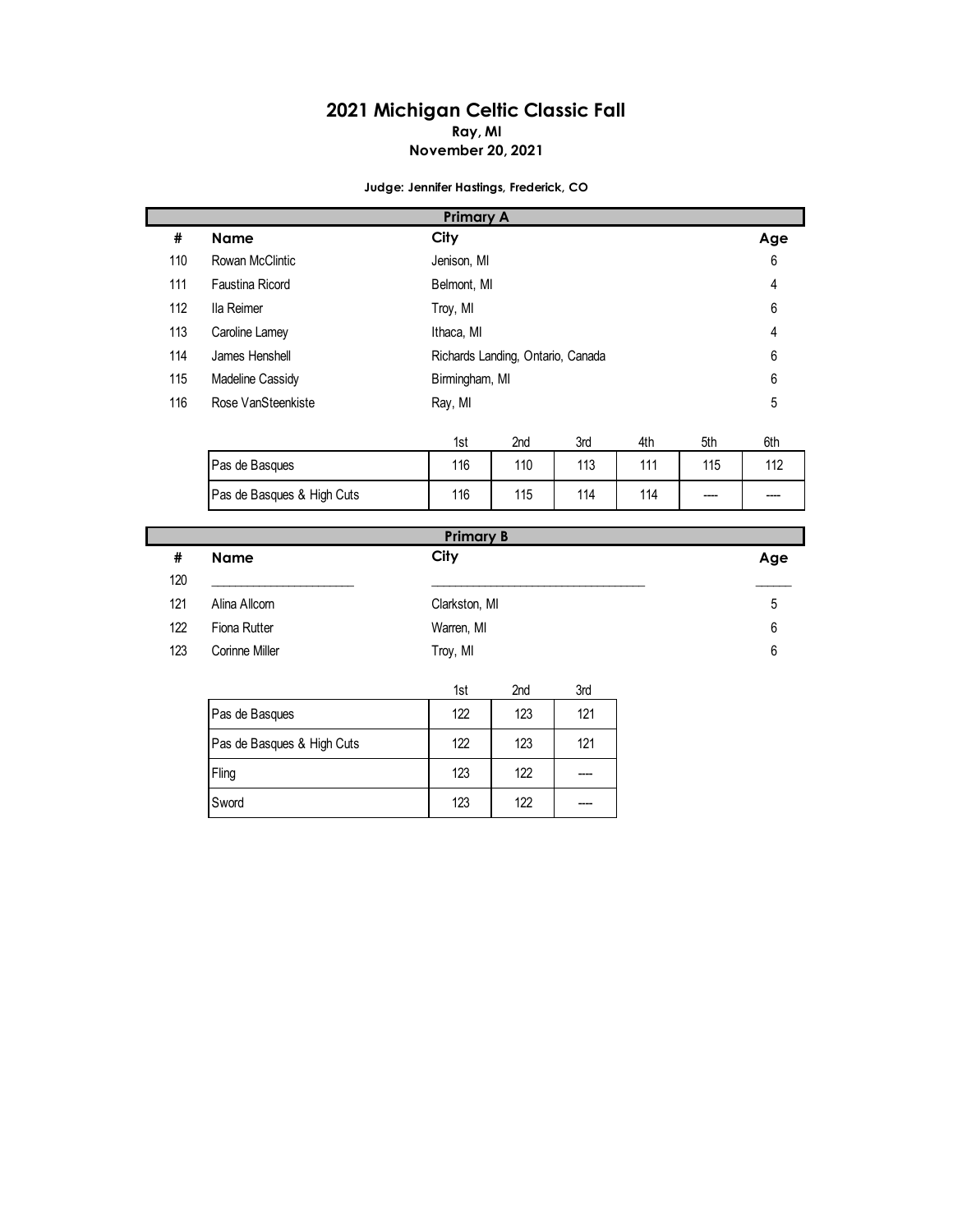|     | <b>Beginner 8 &amp; Under</b> |                                   |     |  |  |  |  |  |
|-----|-------------------------------|-----------------------------------|-----|--|--|--|--|--|
| #   | <b>Name</b>                   | City                              | Age |  |  |  |  |  |
| 130 |                               |                                   |     |  |  |  |  |  |
| 131 | <b>Emily Conley</b>           | Saginaw, MI                       | 8   |  |  |  |  |  |
| 132 | Caedyn Carnahan               | Haslett, MI                       | 8   |  |  |  |  |  |
| 133 | Avery Henshell                | Richards Landing, Ontario, Canada |     |  |  |  |  |  |
| 134 | Adelyn Ryckman                | Xenia, OH                         |     |  |  |  |  |  |
| 135 | M.E. (Mary) Baumgardner       | Plymouth, MI                      | 8   |  |  |  |  |  |

|                | 1st | 2 <sub>nd</sub> | 3rd | 4th  | 5th  |
|----------------|-----|-----------------|-----|------|------|
| Fling          | 135 | 132             | 134 | 131  | 133  |
| Sword          | 135 | 131             | 132 | 134  | 133  |
| Seann Truibhas | 135 | 132             | 134 | ---- | ---- |
| <b>TROPHY</b>  | 135 |                 |     |      |      |

|     | <b>Beginner 10 &amp; Under</b> |                                   |     |  |  |  |  |  |
|-----|--------------------------------|-----------------------------------|-----|--|--|--|--|--|
| #   | <b>Name</b>                    | City                              | Age |  |  |  |  |  |
| 140 |                                |                                   |     |  |  |  |  |  |
| 141 | Marissa Estes                  | Milford, MI                       | 9   |  |  |  |  |  |
| 142 | Peter Ricord                   | Belmont, MI                       | 9   |  |  |  |  |  |
| 143 | Bianca Orzolek                 | Alma, MI                          | 10  |  |  |  |  |  |
| 144 | Victoria Ferries               | Bingham Farms, MI                 | 9   |  |  |  |  |  |
| 145 | Claire Henshell                | Richards Landing, Ontario, Canada | 9   |  |  |  |  |  |
| 146 | Bianca Kolcun                  | Lorain, OH                        | 9   |  |  |  |  |  |
| 147 | Clara Ryckman                  | Xenia, OH                         | 10  |  |  |  |  |  |
| 148 | Emily Burkhardt                | Ann Arbor, MI                     | 40  |  |  |  |  |  |
|     |                                |                                   |     |  |  |  |  |  |

|                | 1st | 2 <sub>nd</sub> | 3rd | 4th | 5th | 6th   |
|----------------|-----|-----------------|-----|-----|-----|-------|
| Fling          | 141 | 147             | 143 | 146 | 142 | 145   |
| Sword          | 141 | 147             | 143 | 145 | 142 | ----- |
| Seann Truibhas | 141 | 147             | 143 | 142 | 146 | 145   |
| <b>TROPHY</b>  | 141 |                 |     |     |     |       |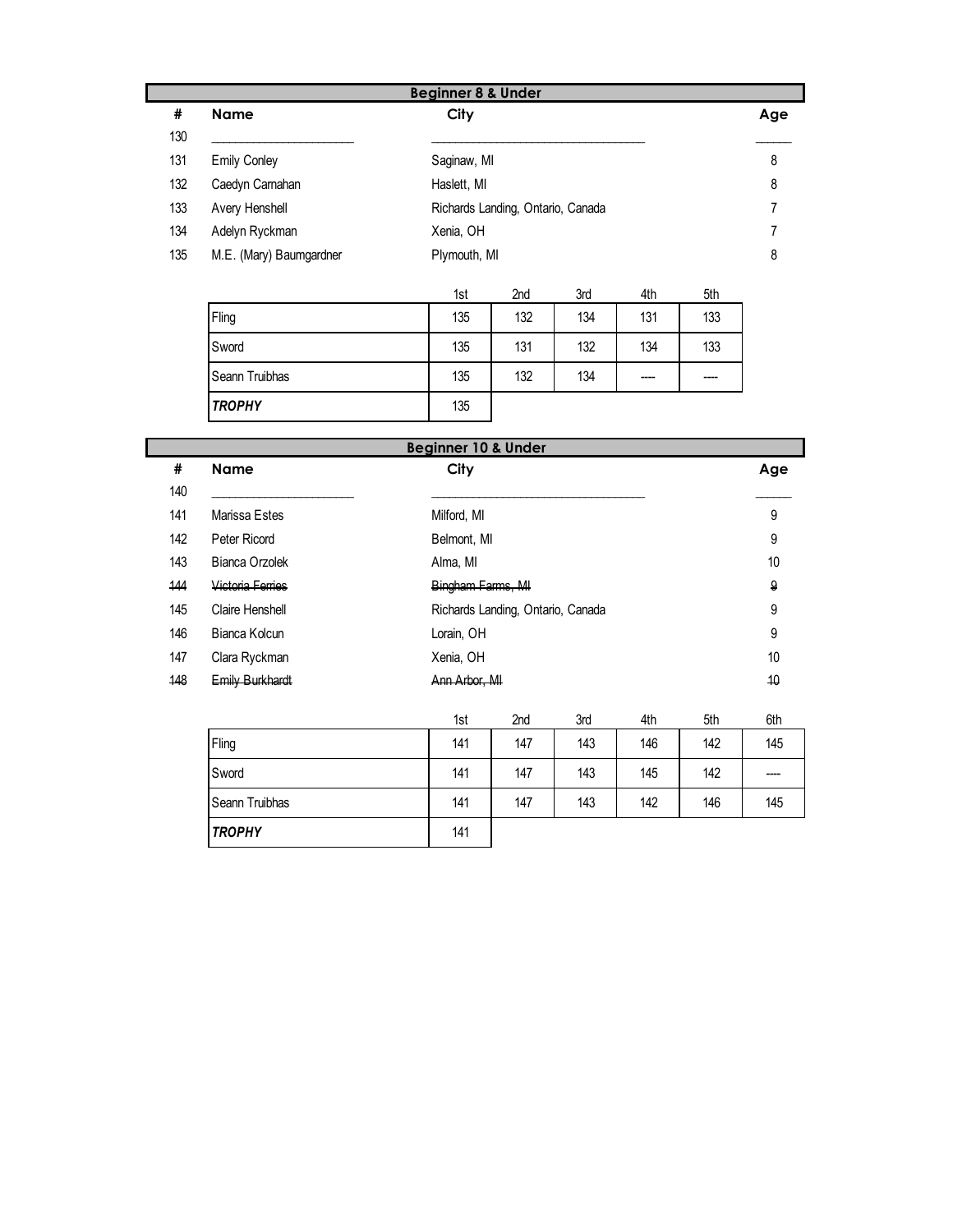|     |                   | Beginner 11 & Over |                      |                      |     |     |      |     |  |
|-----|-------------------|--------------------|----------------------|----------------------|-----|-----|------|-----|--|
| #   | <b>Name</b>       | City               |                      |                      |     |     |      | Age |  |
| 150 |                   |                    |                      |                      |     |     |      |     |  |
| 151 | Abigail Brown     | Fenton, MI         |                      |                      |     |     |      | 13  |  |
| 152 | Juliana Bishop    |                    | Bay City, MI         |                      |     |     |      |     |  |
| 153 | Katherine Ferries |                    |                      | Bingham Farms, MI    |     |     |      | 11  |  |
| 154 | Marcel Lim        |                    | Farmington Hills, MI |                      |     |     |      |     |  |
| 155 | Graham Ryckman    |                    | Xenia, OH            |                      |     |     |      |     |  |
| 156 | Raegan Bewick     |                    |                      | Bloomfield Hills, MI |     |     |      | 12  |  |
|     |                   | 1st                |                      | 2nd                  | 3rd | 4th | 5th  | 6th |  |
|     | Fling             | 155                |                      | 152                  | 156 | 154 | ---- |     |  |
|     | Sword             | 155                |                      | 152                  | 154 |     |      |     |  |
|     | Seann Truibhas    | 155                |                      | 154                  | 156 |     |      |     |  |
|     | <b>TROPHY</b>     | 155                |                      |                      |     |     |      |     |  |

| <b>Novice</b> |                    |               |                                   |     |     |     |     |  |
|---------------|--------------------|---------------|-----------------------------------|-----|-----|-----|-----|--|
| #             | <b>Name</b>        | City          |                                   |     |     |     | Age |  |
| 160           | Kyle McClintic     | Jenison, MI   |                                   | 10  |     |     |     |  |
| 161           | Rose Johnson       | Burton, MI    |                                   | 15  |     |     |     |  |
| 162           | Maira Schaerer     | Hillsdale, MI |                                   | 11  |     |     |     |  |
| 163           | Katherine Henshell |               | Richards Landing, Ontario, Canada |     |     |     |     |  |
| 164           | Kennedy Haney      | Howell, MI    |                                   |     |     |     | 9   |  |
| 165           | Quinn Dunny        | Brighton, MI  |                                   |     |     |     | 11  |  |
|               |                    | 1st           | 2 <sub>nd</sub>                   | 3rd | 4th | 5th | 6th |  |

|                | יטו | <u>Linu</u> | ៴៲៴ | ுபட | vu    | <b>VHI</b> |
|----------------|-----|-------------|-----|-----|-------|------------|
| Fling          | 165 | 160         | 162 | 161 | 163   | ----       |
| Sword          | 160 | 162         | 161 | 163 | $---$ | ----       |
| Seann Truibhas | 165 | 162         | 160 | 161 | $---$ | ----       |
| <b>TROPHY</b>  | 160 |             |     |     |       |            |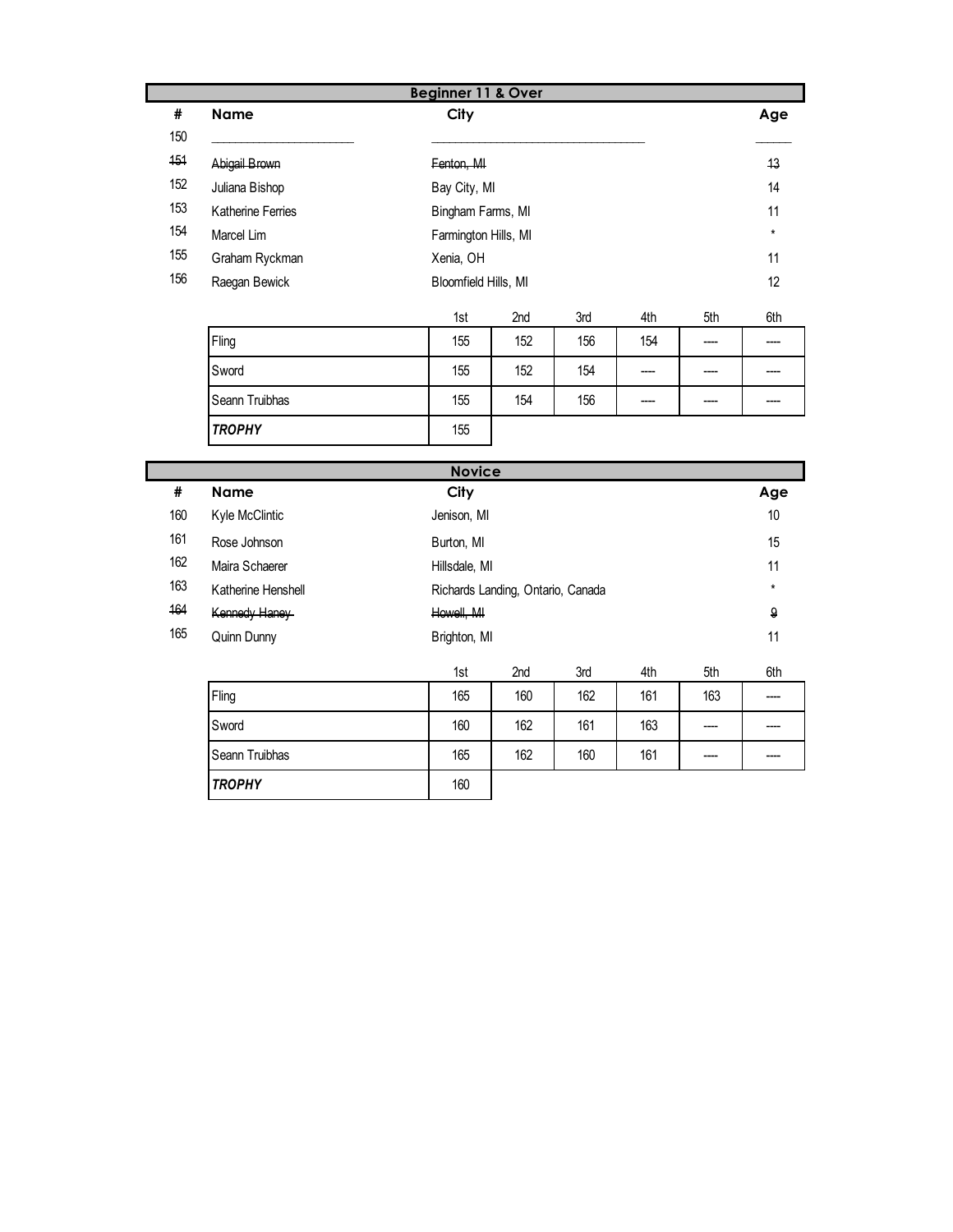|            |                                 | <b>Pre Premier Choreography</b>            |                 |     |     |                  |
|------------|---------------------------------|--------------------------------------------|-----------------|-----|-----|------------------|
| #<br>200   | <b>Name</b>                     | <b>Dance Name</b>                          |                 |     |     | Age              |
| 201        | Rose Johnson                    | Soldier Poet King                          |                 |     |     | 15               |
| 202        | Kennedy Haney                   |                                            |                 |     |     | $\boldsymbol{9}$ |
| 203        | Emily Mervich                   | <b>Highland Potter</b>                     |                 |     |     | 10               |
|            |                                 | 1st                                        | 2 <sub>nd</sub> |     |     |                  |
|            | Pre Premier Choreography        | 201                                        | 203             |     |     |                  |
|            |                                 | <b>Premier Choreography 15 &amp; Under</b> |                 |     |     |                  |
| #          | <b>Name</b>                     | <b>Dance Name</b>                          |                 |     |     | Age              |
| 210        |                                 |                                            |                 |     |     |                  |
| 211        | Catherine Dwyer                 |                                            |                 |     |     | 15               |
| 212        | Cayla Barr-Colby                |                                            | 15              |     |     |                  |
| 213        | Emma Rito                       | The Tartan Side                            |                 |     |     | 13               |
| 214        | <b>Theresa Parker</b>           | Catch Me If You Can                        |                 |     |     | 11               |
|            |                                 | 1st                                        | 2nd             | 3rd | 4th |                  |
|            | Premier Choreography 15 & Under | 212                                        | 211             | 214 | 213 |                  |
|            |                                 | <b>Premier Choreography 16 &amp; Over</b>  |                 |     |     |                  |
| #          | <b>Name</b>                     | <b>Dance Name</b>                          |                 |     |     | Age              |
| 220<br>221 | Sarah Klemmer                   | The Belle of Belfast                       |                 |     |     | 16               |
| 222        | McKenna Lindsay                 | Moms Caledonia                             | 19              |     |     |                  |
| 223        | Brenna Kilby                    |                                            | 19              |     |     |                  |
| 224        | Hannah MacDonald                | Don't Stop Me Now                          | 19              |     |     |                  |
|            |                                 | 1st                                        | 2nd             | 3rd | 4th |                  |
|            | Premier Choreography 16 & Over  | 224                                        | 221             | 223 | 222 |                  |
|            |                                 |                                            |                 |     |     |                  |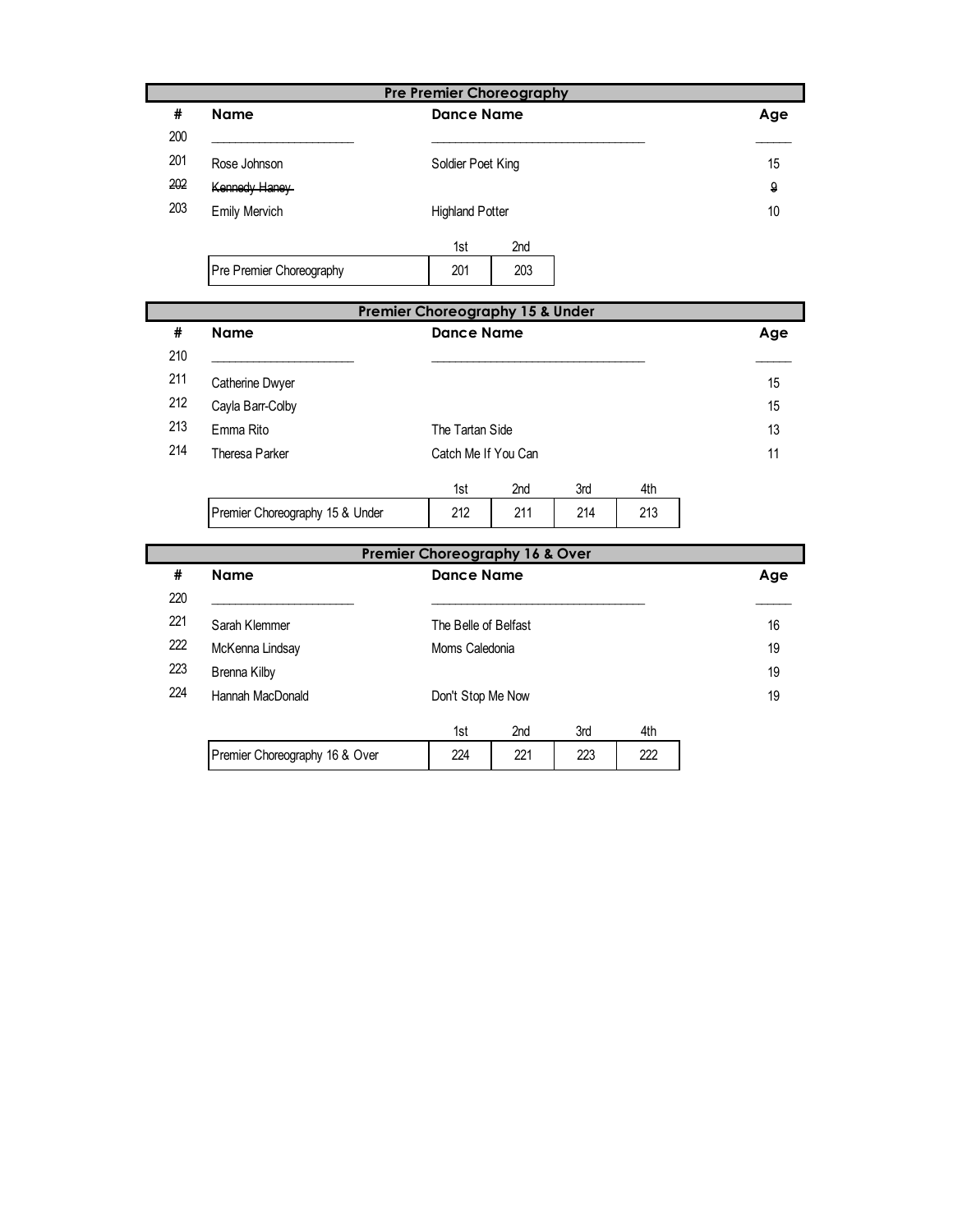|     |                      | <b>Intermediate</b> |                     |     |     |      |     |  |
|-----|----------------------|---------------------|---------------------|-----|-----|------|-----|--|
| #   | Name                 | City                |                     |     |     |      | Age |  |
| 300 |                      |                     |                     |     |     |      |     |  |
| 301 | Silvia Dix           |                     | Birmingham, MI      |     |     |      |     |  |
| 302 | Bernadette Ricord    | Belmont, MI         |                     |     |     |      |     |  |
| 303 | Kamden Nestor        |                     | White Lake, MI      |     |     |      |     |  |
| 304 | Jessi Kittel         |                     | Ann Arbor, MI       |     |     |      |     |  |
| 305 | <b>Emily Mervich</b> |                     | Shelby Township, MI |     |     |      |     |  |
| 306 | Sophia DeMaagd       | Chelsea, MI         |                     |     |     |      |     |  |
|     |                      | 1st                 | 2nd                 | 3rd | 4th | 5th  | 6th |  |
|     | Fling                | 303                 | 305                 | 306 | 304 | 302  | 301 |  |
|     | Sword                | 303                 | 305                 | 301 |     | ---- |     |  |
|     | Seann Truibhas       | 303                 | 305                 | 306 | 304 | 302  | 301 |  |
|     | Laddie               | 303                 | 305                 | 306 | 302 | 304  | 301 |  |
|     | <b>TROPHY</b>        | 303                 |                     |     |     |      |     |  |

**Most Promising Intermediate** #306, Sophia DeMaagd, Cheslea, MI

|     | Premier 14 & Under |               |     |     |     |     |     |  |  |
|-----|--------------------|---------------|-----|-----|-----|-----|-----|--|--|
| #   | <b>Name</b>        | City          |     |     |     |     | Age |  |  |
| 310 |                    |               |     |     |     |     |     |  |  |
| 311 | Margaret Ricord    | Belmont, MI   |     |     |     |     | 14  |  |  |
| 312 | Josie Tallman      | Bay City, MI  |     |     |     |     | 13  |  |  |
| 313 | Abigail Brown      | St. Louis, MI |     |     |     |     | 11  |  |  |
| 314 | Nora Vozar         | Ithaca, MI    |     |     |     |     |     |  |  |
| 315 | Nadia DeMaagd      | Chelsea, MI   |     |     |     |     |     |  |  |
| 316 | Theresa Parker     | Romeo, MI     |     |     |     |     | 11  |  |  |
|     |                    | 1st           | 2nd | 3rd | 4th | 5th | 6th |  |  |
|     | Earl of Errol      | 313           | 316 | 315 | 314 |     |     |  |  |
|     | Scotch Measure     | 313           | 316 | 311 | 312 | 315 |     |  |  |
|     | Lilt               | 313           | 316 | 314 | 312 | 315 |     |  |  |
|     | Flora              | 313           | 311 | 316 | 314 | 315 | 312 |  |  |
|     | <b>TROPHY</b>      | 313           |     |     |     |     |     |  |  |